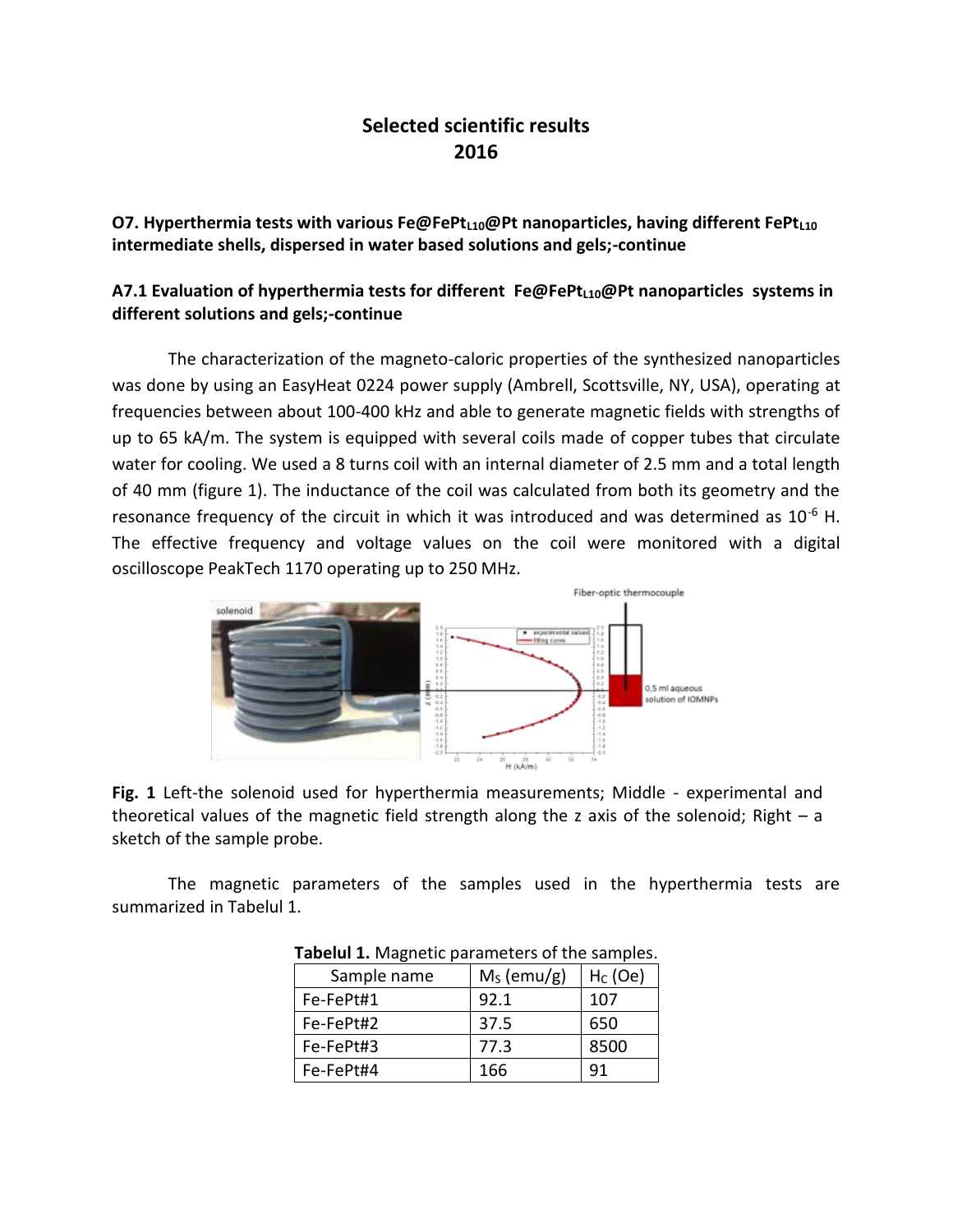In the first stage the nanoparticles were dispersed in distilled water with a 30 mg/0.5 ml concentration. Sample Fe-FePt#1 and Fe-FePt#2 were used for this experiment.

Figure 2 shows the magnetic hysteresis corresponding to sample Fe-FePt#1. The saturation magnetization is 92 emu/g and the coercive field is 107 Oe. The hyperthermia test for various field amplitude ranging from 251.3 to 754 Oe are presented in figure3. As expected the temperature increase slope is directly proportional to the field amplitude. Also a linear temperature dependence is observed for higher field amplitudes.



**Fig. 2** Magnetization as a function of applied field for Fe-FePt#1 sample.



**Fig. 3** Temperature vs. time for various AC fields corresponding to Fe-FePt#1 sample, dispersed in water.

In case of Fe-FePt#2 sample the magnetic hysteresis is presented in figure 4a. The saturation magnetization is 37.5 emu/g and the coercive field is 650 Oe. The minor hysteresis loop is presented in figure 4b. It is known that the area of the minor loop is proportional to the heat generated. The calculated area value is found 13.4 mJ/g. The hyperthermia tests results are presented in figure 5. One can see that only for high AC field values over 500 Oe the necessary 46°C temperature for effective hyperthermia, is achieved.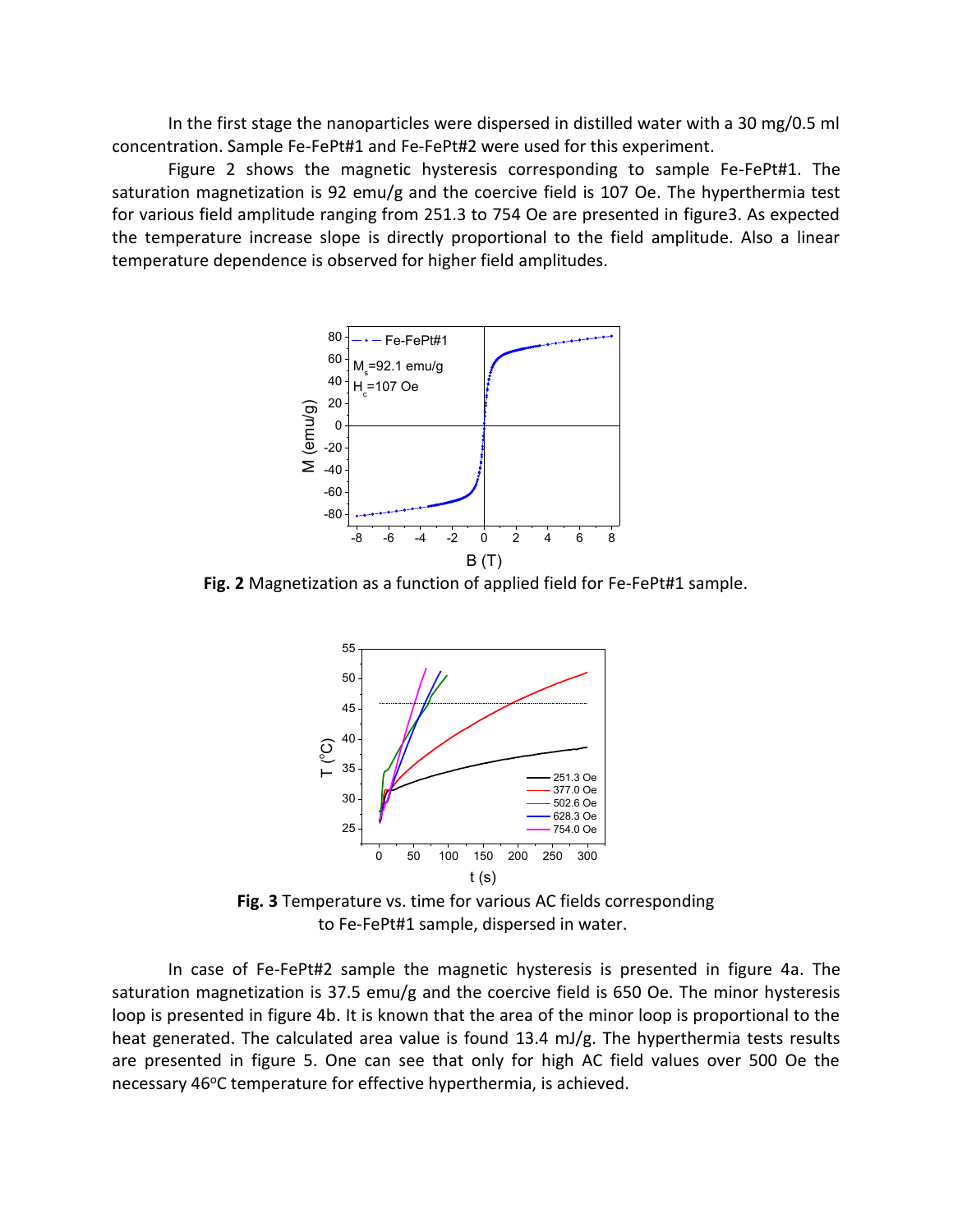

**Fig. 4** Magnetization as a function of applied field for Fe-FePt#2 sample (a) high fields loop and (b) minor loop.



**Fig. 5** Temperature vs. time for various AC fields corresponding to Fe-FePt#2 sample, dispersed in water.

In order to obtain a better dispersion the nanoparticles were dispersed in media with higher viscosity than water. In this way the heat generating mechanism is only by hysteresis loss. 4mg/ml concentration solutions of gel, SLS and oleic acid were used.

Figure 6 shows the magnetic hysteresis corresponding to sample Fe-FePt#3. The saturation magnetization is 77.3.5 emu/g and the coercive field is 8550 Oe. In this case the AC field amplitude is much smaller that the coercive field, hence the hyperthermia tests (figure 7) showed a small temperature increase.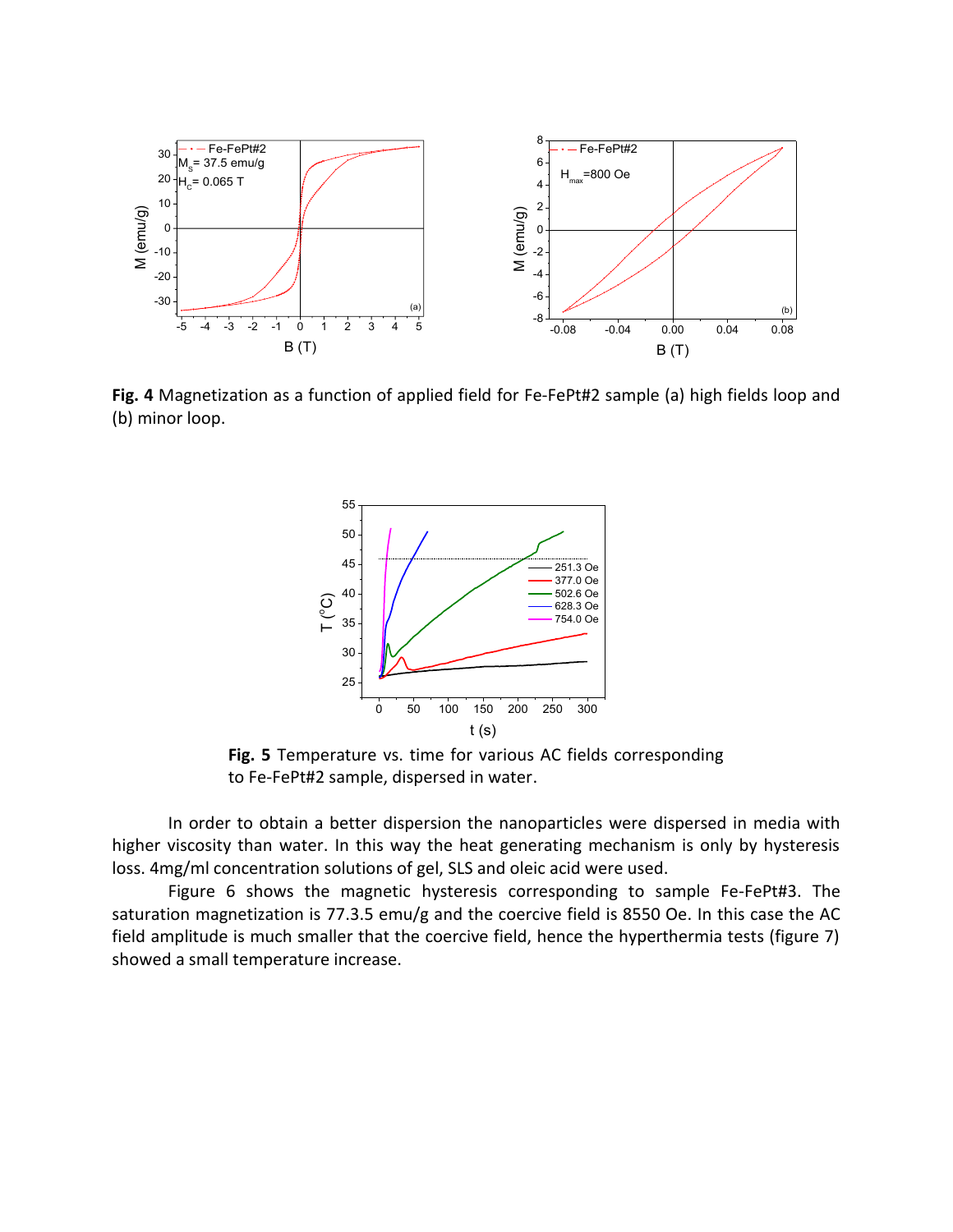

**Fig. 6** Magnetization as a function of applied field for Fe-FePt#3 sample.



**Fig. 7** Temperature vs. time for various AC fields corresponding to Fe-FePt#3 sample, dispersed in a) gel and (b) oleic acid.

In case of Fe-FePt#4 sample the magnetic hysteresis is presented in figure 8a. The saturation magnetization is 166 emu/g and the coercive field is 91 Oe. The minor hysteresis loop is presented in figure 8b. The calculated area value is found 20.4 mJ/g for  $H_{\text{max}}$ =300 Oe and 246.5 mJ/g for  $H_{max}=800$  Oe. The hyperthermia tests (figure 9) show that the best temperature increase for small AC fields is obtained for the sample dispersed in oleic acid, followed by SLS and gel. The temperature slopes are presented in table 2. Regarding the best temperature control the best dispersion medium is the SLS followed by gel and oleic acid. The SAR values were calculated taking into account the specific heat of platinum. The SAR values are summarized in table 3.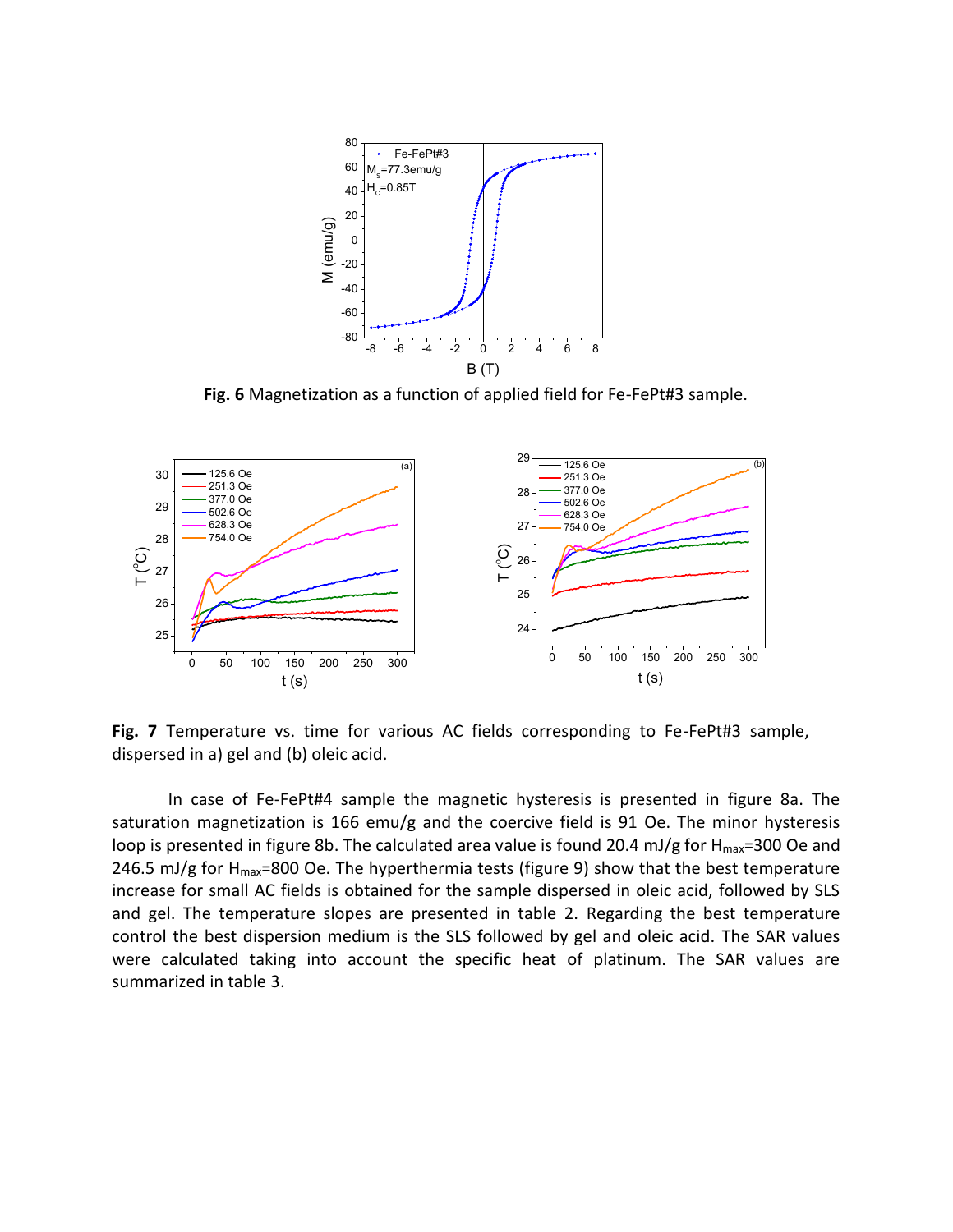

**Fig. 8** Magnetization as a function of applied field for Fe-FePt#4 sample (a) high fields loop and (bc) minor loop.

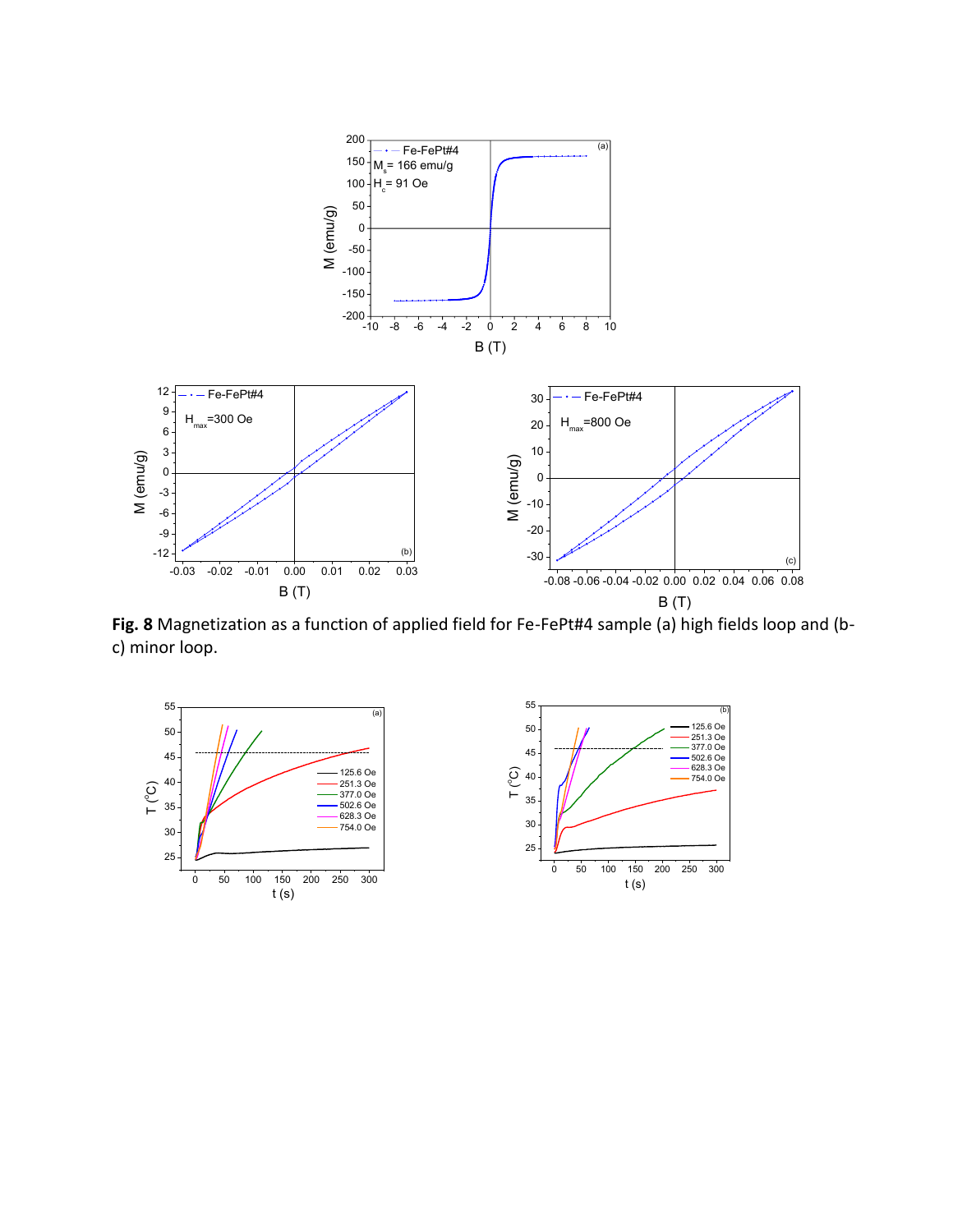

**Fig. 9** Temperature vs. time for various AC fields corresponding to Fe-FePt#4 sample, dispersed in (a) SLS, (b) gel and (c) acid oleic.

| Tabelul 2. Temperature slope for Fe-FePt#4 sample dispersed in SLS, gel and oleic acid. |
|-----------------------------------------------------------------------------------------|
| $\Delta T/\Delta t$ [K/s]                                                               |

| $\Delta$ $\Delta$ $\Delta$ $\Gamma$ $\Delta$ $\Delta$ |            |            |            |            |            |            |  |  |
|-------------------------------------------------------|------------|------------|------------|------------|------------|------------|--|--|
| sample                                                | $H_{AC} =$ | $H_{AC} =$ | $H_{AC} =$ | $H_{AC} =$ | $H_{AC} =$ | $H_{AC}$ = |  |  |
|                                                       | 125.6 Oe   | 251.3 Oe   | 377 Oe     | 502.6 Oe   | 628.3 Oe   | 754 Oe     |  |  |
| Fe-FePt#4 - SLS                                       | 0.006      | 0.079      | 0.184      | 0.345      | 0.497      | 0.645      |  |  |
| Fe-FePt#4 - gel                                       | 0.009      | 0.037      | 0.111      | 0.249      | 0.395      | 0.551      |  |  |
| Fe-FePt#4 - oleic acid                                | 0.012      | 0.022      | 0.186      | 0.412      | 0.573      | 0.719      |  |  |

**Tabelul 3.** SAR [W/g] corresponding to Fe-FePt#4 sample.

| SAR $[W/g]$            |            |            |            |            |            |            |  |
|------------------------|------------|------------|------------|------------|------------|------------|--|
| sample                 | $H_{AC} =$ | $H_{AC} =$ | $H_{AC}$ = | $H_{AC} =$ | $H_{AC} =$ | $H_{AC}$ = |  |
|                        | 125.6 Oe   | 251.3 Oe   | 377 Oe     | 502.6 Oe   | 628.3 Oe   | 754 Oe     |  |
| Fe-FePt#4 - SLS        | 0.2002     | 2.6372     | 6.1424     | 11.5171    | 16.5913    | 21.5320    |  |
| Fe-FePt#4 - gelatina   | 0.3004     | 1.2351     | 3.7055     | 8.3123     | 13.1862    | 18.3940    |  |
| Fe-FePt#4 - acid oleic | 0.4005     | 0.7344     | 6.2092     | 13.7537    | 19.1284    | 24.0023    |  |

## **Conclusions**

The water dispersed nanoparticles showed best hyperthermia results for small coercive field values.

Hard magnetic nanocomposites are not suitable for hyperthermia.

The best temperature slope for small AC fields is obtained by using a dispersion medium of oleic acid, followed by SLS and gel.

The best temperature increase control is obtained in case of SLS dispersion medium.